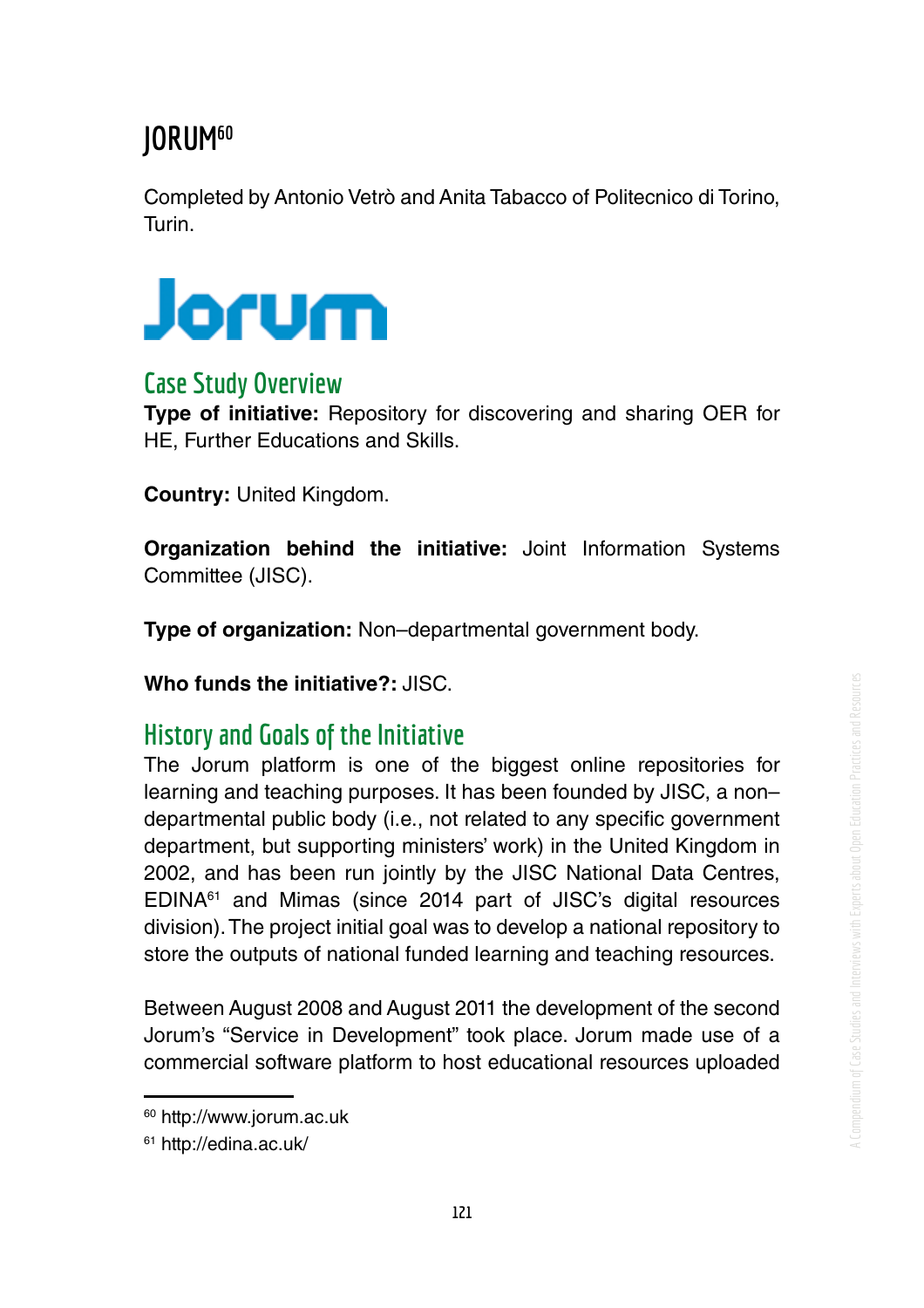by staff from registered educational institutions in the UK, and make them searchable. However, by August 2011, Jorum successfully concluded an important transition by shifting to an open model, both from the software point of view and from the type of users perspective. In fact JISC customized an open–source software platform and permitted people worldwide – and not only UK registered users – to utilize the service.

With such a shift, Jorum became an OER platform. This change implied a significant effort in terms of engaging with the education community (to gather requirements and communicate new developments) and of providing support for the increasing number of users (through telephone and email by the EDINA helpdesk, with the Jorum team providing second–line support for more complex queries).

The Jorum platform today contains more than 16,000 educational resources, licensed under CC licenses, most of which (over 9,000) have been acquired by an ad–hoc programme, i.e. the second phase of the JISC/HEA OER Programme, which aimed at extending the range of materials openly available, documenting benefits offered by OER to those involved in the learning process and enhancing the discoverability and use of OER materials.

The learning resources contained in Jorum range from single documents to more complex resource packages (e.g., full courses or interactive units).

In September 2016 JISC will retire Jorum and refresh its OER offer, with a shift that will allow new forms of collaboration and communication between the Jorum users.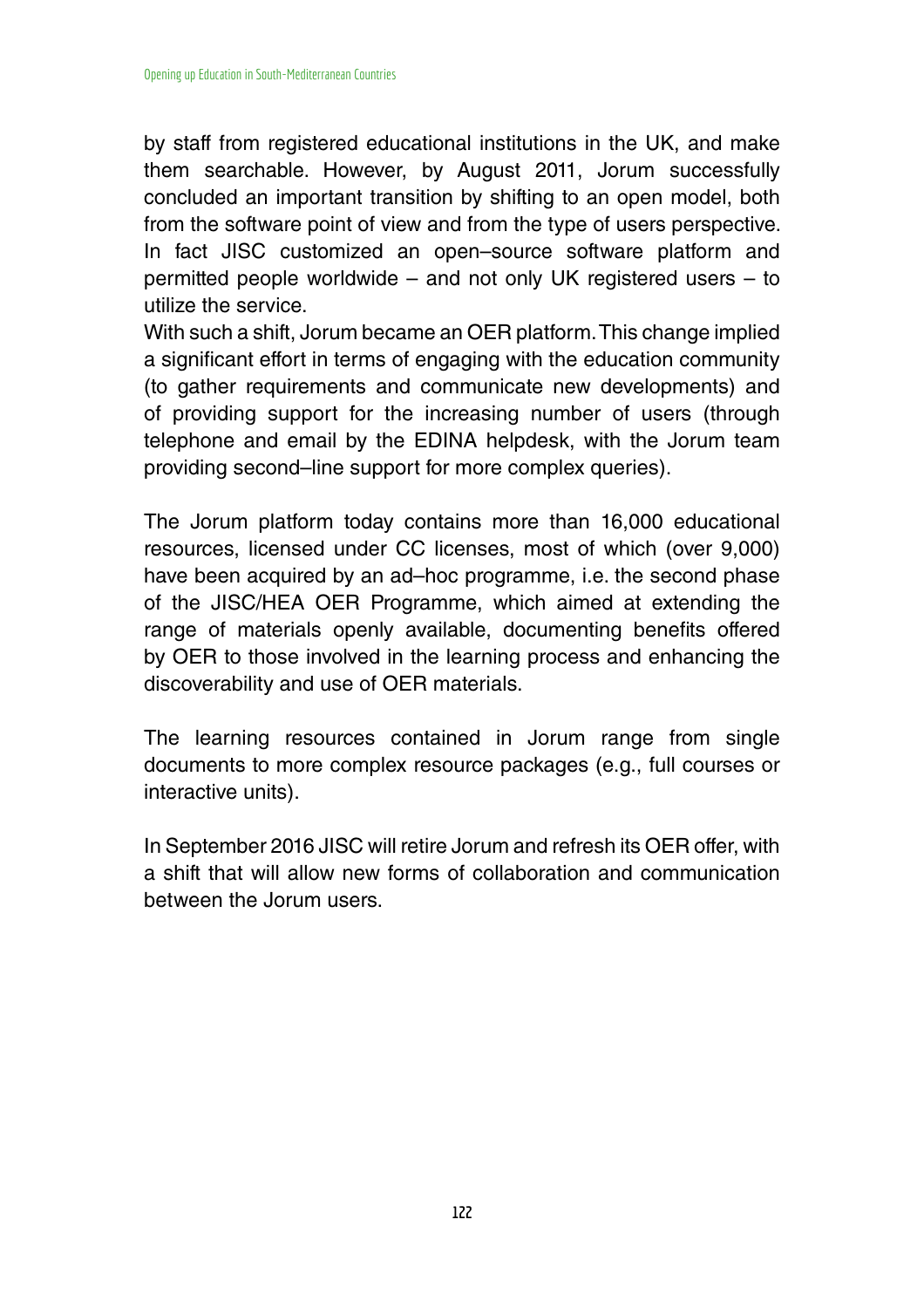

**Figure 11:** Screenshot of the Jorum Homepage

# **Key Aspects of the Initiative**

Jorum's primary aim is to support communities of lecturers who can share, reuse and re–purpose learning resources in all discipline areas.

In this section we enlist and describe four distinctive aspects that helped Jorum in achieving its goal and made it a successful initiative worldwide.

#### Multi–stakeholder Governance

As described in the previous section, a relevant aspect of the initiative is that its development has involved multiple stakeholders: the Joint Information Systems Committee (JISC), the JISC National Data Centres, EDINA and Mimas. The collaboration of the different actors involved in such multi–stakeholder governance has allowed the fexibility necessary to go through a number of necessary transitions. In the frst one, between August 2008 and August 2011 (Jorum's second "Service in Development" project), Jorum moved from being a national repository whose access was limited to UK registered teachers to being an open platform providing worldwide users the possibility to fnd, share and discuss thousands of learning material. This substantial change has been achieved through close collaboration between the two JISC National Data Centres, with Mimas leading on Engagement, while EDINA has led on Content and Infrastructure. The task of managing a project whose team is split across two organisations and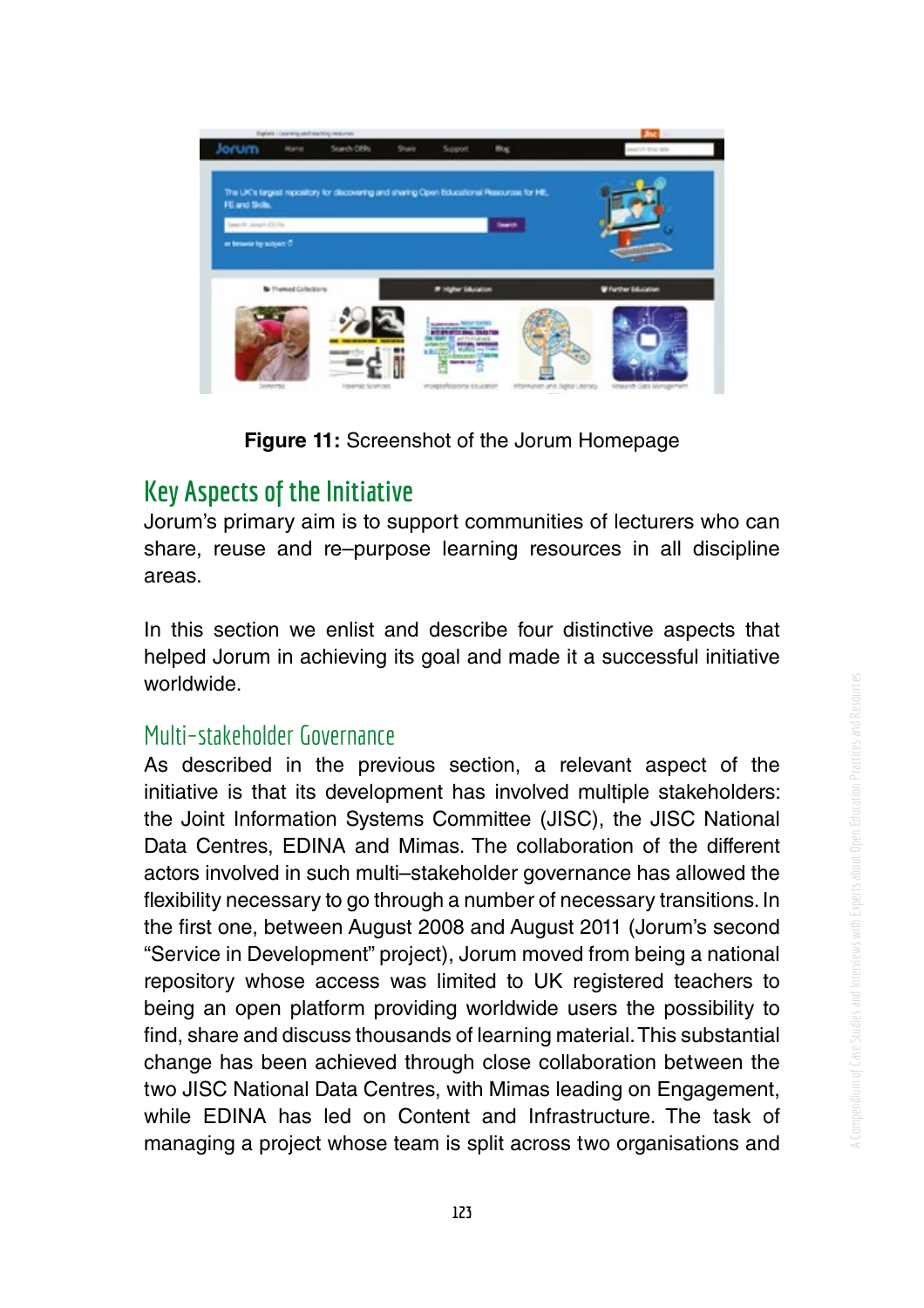three geographical locations has presented some challenges and at the same time has brought many benefts such as the ability to more effectively engage with Jorum's wide audience.

#### Engagement Model

Another relevant aspect is the effort by the Jorum team to engage users through different activities and with different goals.

The first objective of the Jorum model engagement is to raise awareness through conferences, academic publishing, email marketing, case studies: staff from both Mimas and EDINA presented the platform at over 100 events so far. Such involvement is effective for meeting stakeholders and potential users face to face as well as to establish and maintain relationships. In addition to conferences, papers studying the impact of sharing resources and shorter articles were published in a variety of venues. Throughout the course of the project, news have been released to communicate changes to Jorum and highlight the benefits of sharing learning materials, and are distributed through press, email (including JISC mailing lists), blogs, social media and the Jorum website, which is also continuously updated to be a reliable presence online. Finally, an important successful engagement activity has been the Learning Object Competition with prizes to engage teachers in sharing their learning resources.

As part of the engagement strategy, support for users is provided through telephone and email by the EDINA helpdesk, with the Jorum team providing second–line support for more complex queries. The project provides also training, however with the move to open licences, the adoption of a simpler metadata schema and interface, and the increased popularity of online training, traditional training events are becoming less necessary.

Collaboration with other initiatives is also a further engagement tool. The team has explored joint activities with a number of other projects in order to deliver mutual benefts and maximise efficiency. Examples of collaborative activities have included joint events, shared knowledge, experiments with technology and assisted population of the platform.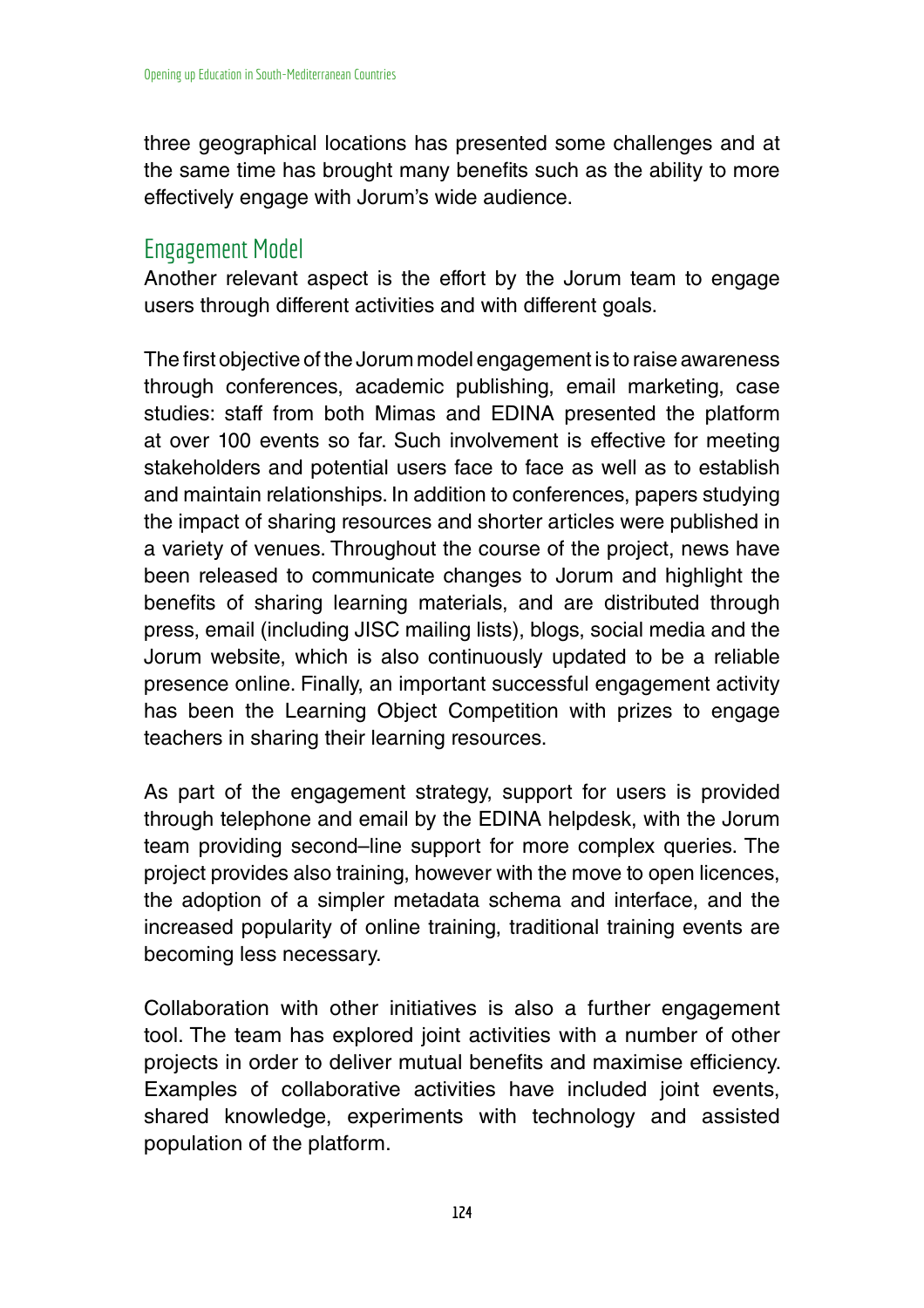Finally, Jorum's key collaboration is with its users, who help to shape the service by defining requirements, providing feedback on prototypes and releases, and using and promoting the service. Working with users is achieved through user groups, social media, forums, user testing, studies and surveys.

#### Socio–Technical Framework for Content Acquisition and Management

The main asset in Jorum is its educational content, which is available for everyone. Much of the content has been acquired during the JISC OER programme, while significant other learning resources have been acquired through several initiatives with partners, including universities (e.g. the Open University or the Staffordshire University) and other projects and centres (e.g., the Information Computer Science Subject Centre, the GEES C–Change Project). The educational artifacts coming from these external projects have been deposited into the Jorum open collection through a plethora of technical mechanisms: in bulk, through APIs, RSS feeds, the web user interface or other specifc tools (e.g., Selenium). Such flexibility in content acquisition has been possible thanks to the transition of Jorum towards an open platform based on DSpace and an inclusive development process in which the Jorum team has worked closely with users to gather requirements. In addition, the development team has introduced user–centreed techniques such as ethnographic studies and user testing into the development process.

Therefore the development of the Jorum platform is the result of an extensive engagement activity with the education community in the UK and worldwide. By responding to community feedbacks, the team adapts its focus not only to promote the content of Jorum to teaching professionals, intermediaries such as learning technologists and librarians, but also develops platform services to allow users to upload and promote their own content more easily. These services range from a simple API and widgets, to collaborative–oriented features like conversations or participatory events that take place around the content and are based on Web 2.0 technologies.

The technological infrastructure described above is bound to a legal framework, processes and policies that support the Jorum service. The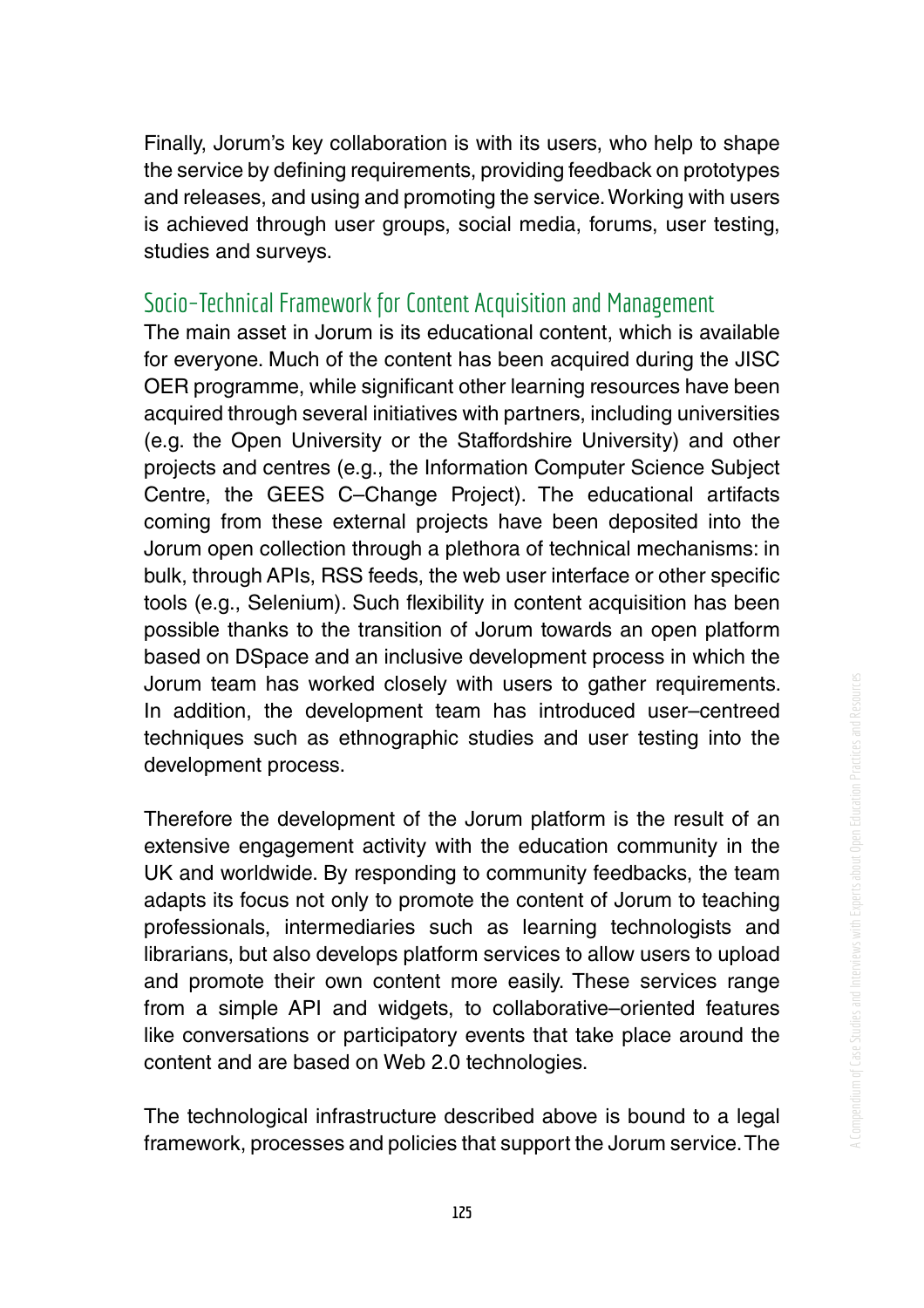legal framework has been developed in conjunction with the University of Edinburgh, and consists of the Terms and Conditions, a Notice and Takedown Policy, a Privacy Policy, and a Collection Development Policy. This framework disciplines also the use of licenses for the content reuse, mainly CC licenses and the Jorum Education UK licenses.

#### Openness to Change

We have described as Jorum underwent through two major transitions, that infuenced each other: the shift from a closed–source platform to a (customized) open–source platform and the shift from being a UK–based platform to being usable by anyone in the world. We have seen that a key role in those transitions has been played by the strong engagement with the education community that was not only a force pushing towards the change, but also a force that supported and drove it, thanks to the deep involvement of the users in the development process of the platform.

Such openness to change is a key factor of the success of the Jorum initiative. In line with this openness, a new transition is ahead, in response to the changing digital demands of the education community: in September 2016 Jorum will be retired in order to refresh its OER approach. Over the coming months JISC will be testing and looking into the possibility of new services, as for example: bringing together existing resources and enabling educators to discuss, rate and use items within their own environments; or building forums and engagement spaces to enable users to share resources peer to peer. JISC will also explore the usage of a "Jisc App" and "Content store", a digital platform (still free to access), where users can blog, share and discuss challenges and solutions as well as a further education online academy.

The idea behind these different approaches is to develop digital literacy and confdence in using technology, bring together existing resources and allow crowdsourcing to promote the sharing of ideas and resource amongst the education and research community.

The 16,000 resources available through Jorum will be progressively moved to the new platforms and enabled to accommodate the new foreseen services.